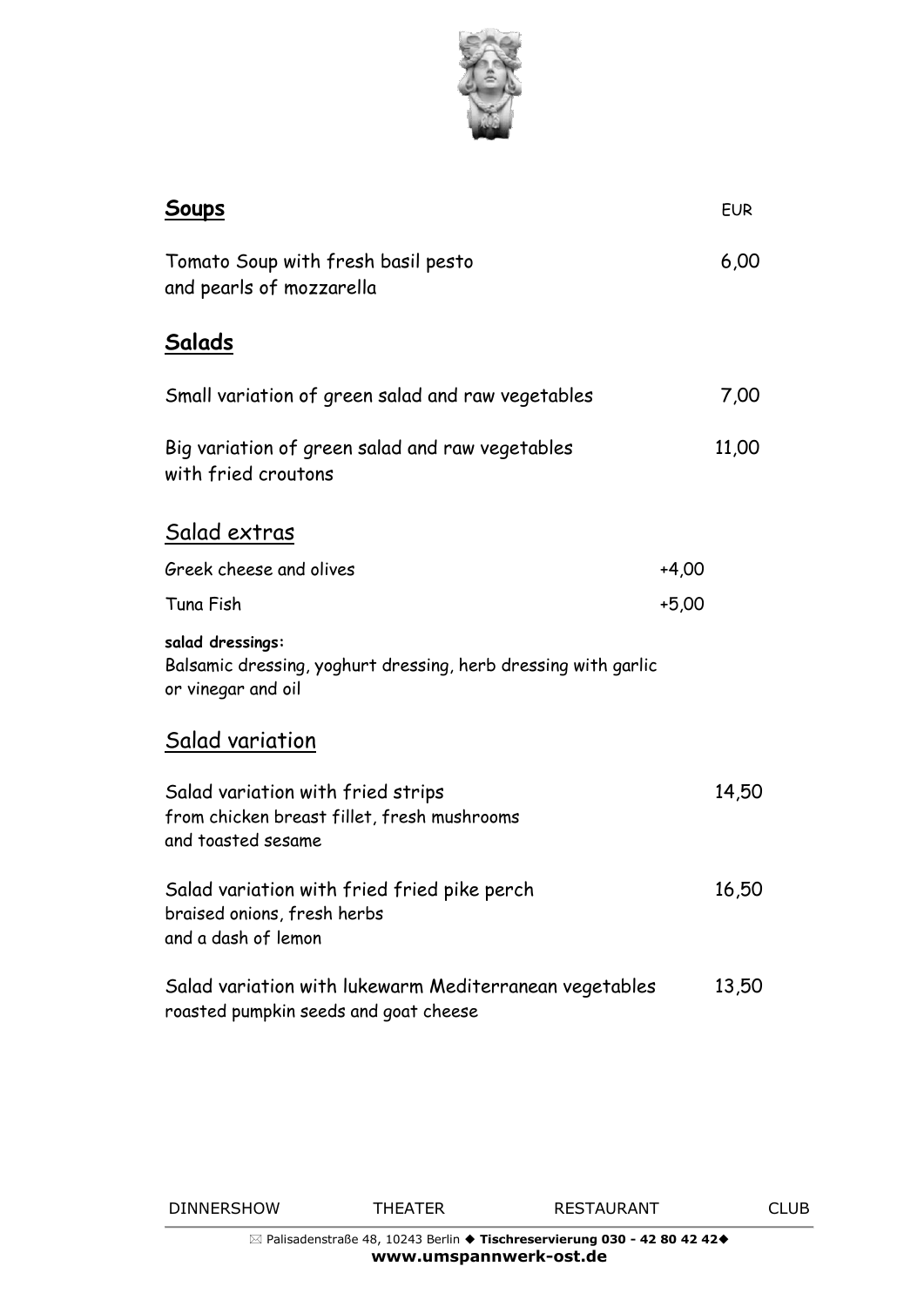

| <b>Starters and small appetizer</b>                                                                                                                          | <b>EUR</b> |
|--------------------------------------------------------------------------------------------------------------------------------------------------------------|------------|
| Carpaccio of Beef with Parmesan cheese<br>and fig mustard                                                                                                    | 11,00      |
| Goat cheese rolls in bacon with prunes<br>and pear and chili chutney                                                                                         | 12,50      |
| <b>Burger</b>                                                                                                                                                |            |
| Hamburger "Umspannwerk Ost"<br>with fries juicy grilled beef 200g, fresh tomatoes, lettuce,<br>Cucumber and homemade sauce in a bun                          | 13,00      |
| Double cheeseburger "Umspannwerk Ost"<br>with fries juicy grilled beef 200g, double cheese, fresh tomatoes,<br>lettuce, Cucumber and homemade sauce in a bun | 14,00      |
| Pasta                                                                                                                                                        |            |

| Tagliatelle with strips of chicken breast fillet<br>fresh mushrooms, white wine and lemon cream                                | 16,50 |
|--------------------------------------------------------------------------------------------------------------------------------|-------|
| Vegetarian Pasta with fried Mediterranean vegetables<br>fruity tomato sauce, with fresh thyme, parmesan<br>parsley and arugula | 15,00 |

DINNERSHOW THEATER RESTAURANT CLUB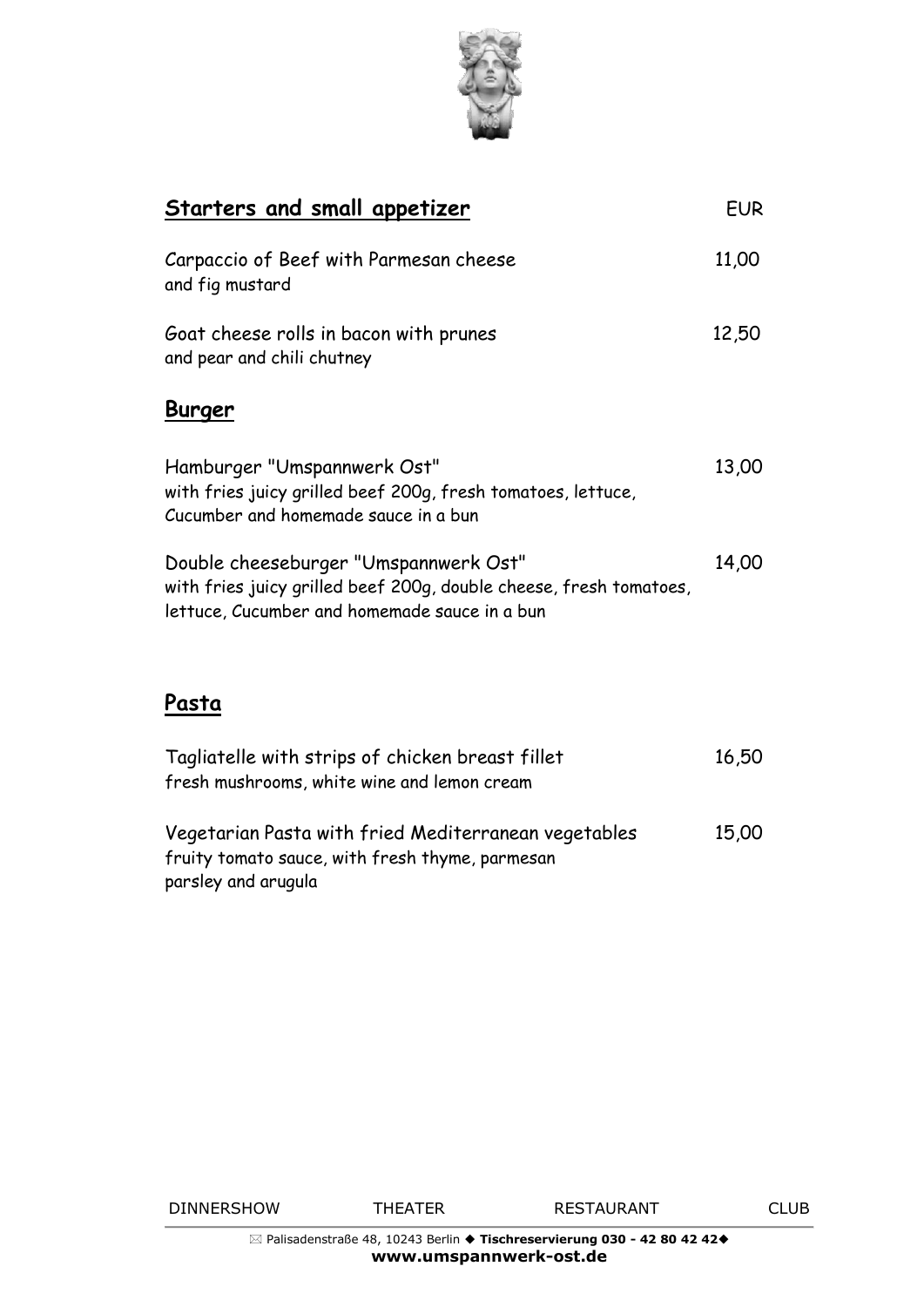

| Main dishes                                                                                                                           | <b>EUR</b> |
|---------------------------------------------------------------------------------------------------------------------------------------|------------|
| Breaded Cutlet of Pork<br>with a warm potato bacon salad                                                                              | 14,00      |
| Vegetarian pan<br>with fresh bell pepper, aubergine, zucchini, herder's cheese, rocket<br>and fried potato cubes (vegan on request)   | 14.00      |
| Vegetarian spaetzle with vegetables<br>Spring onions, with fresh thyme and mild cheese gratin                                         | 14,00      |
| Spaetzle with pork fillet tips<br>roasted peppers, mushrooms and red onions<br>gratinated with mild cheese                            | 14,50      |
| Spicy slices of Pork Filet<br>with fresh mushrooms, onions and peppers<br>and risotto with wild rice                                  | 14,50      |
| Venison goulash<br>with mushrooms and "spaetzle"                                                                                      | 15,50      |
| Chicken breast fillet fried in herbs<br>with zucchini and tomato vegetables, cubes of shepherd's cheese<br>and risotto with wild rice | 15,50      |
| Pork medallions<br>with wild mushrooms, mashed potatoes<br>topped with parmesan and crunchy bacon                                     | 16,00      |
| Argentinian rump steak with herb butter<br>on a pepper sauce and baked potato with sour cream                                         | 25,00      |
| <u>Fish</u>                                                                                                                           |            |
| fried pike perch<br>with caramelized carrots and<br>mashed potatoes with fresh herbs                                                  | 17,50      |

DINNERSHOW THEATER RESTAURANT CLUB